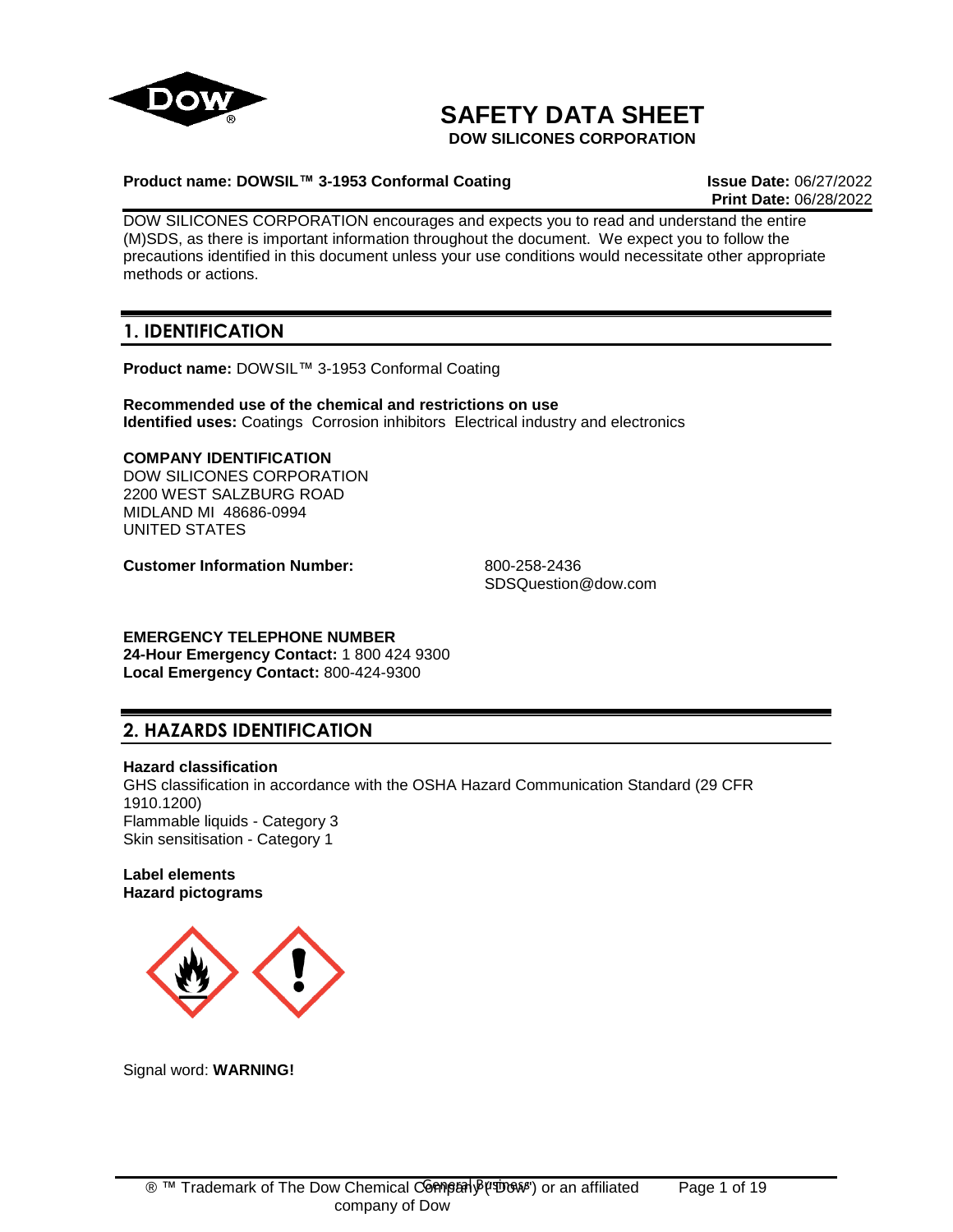#### **Hazards**

Flammable liquid and vapour. May cause an allergic skin reaction.

## **Precautionary statements**

## **Prevention**

Keep away from heat/ sparks/ open flames/ hot surfaces. No smoking. Keep container tightly closed. Ground/bond container and receiving equipment. Use explosion-proof electrical/ ventilating/ lighting equipment. Use only non-sparking tools. Take precautionary measures against static discharge. Avoid breathing spray. Avoid breathing mist or vapours. Use only outdoors or in a well-ventilated area. Contaminated work clothing must not be allowed out of the workplace. Wear protective gloves/ eye protection/ face protection.

## **Response**

IF ON SKIN (or hair): Take off immediately all contaminated clothing. Rinse skin with water/ shower.

If skin irritation or rash occurs: Get medical advice/ attention.

Wash contaminated clothing before reuse.

In case of fire: Use water spray, alcohol-resistant foam, dry chemical or carbon dioxide to extinguish.

## **Storage**

Store in a well-ventilated place. Keep cool.

### **Disposal**

Dispose of contents and/or container to an approved waste disposal plant.

## **Other hazards**

Static-accumulating flammable liquid.

## **3. COMPOSITION/INFORMATION ON INGREDIENTS**

## **Chemical nature:** Silicone elastomer

This product is a mixture.

| <b>THIS PROGGOT IS A HIRT CITY</b><br><b>Component</b> | <b>CASRN</b> | <b>Concentration</b>    |
|--------------------------------------------------------|--------------|-------------------------|
|                                                        |              |                         |
| Methyltrimethoxysilane                                 | 1185-55-3    | $>= 3.7 - 5.4.5 \%$     |
| Diisopropoxydi(ethoxyacetoacetyl)titanate              | 27858-32-8   | $>= 1.8 - \le 2.2 \%$   |
| Methanol                                               | 67-56-1      | $>= 0.068 - \le 0.14\%$ |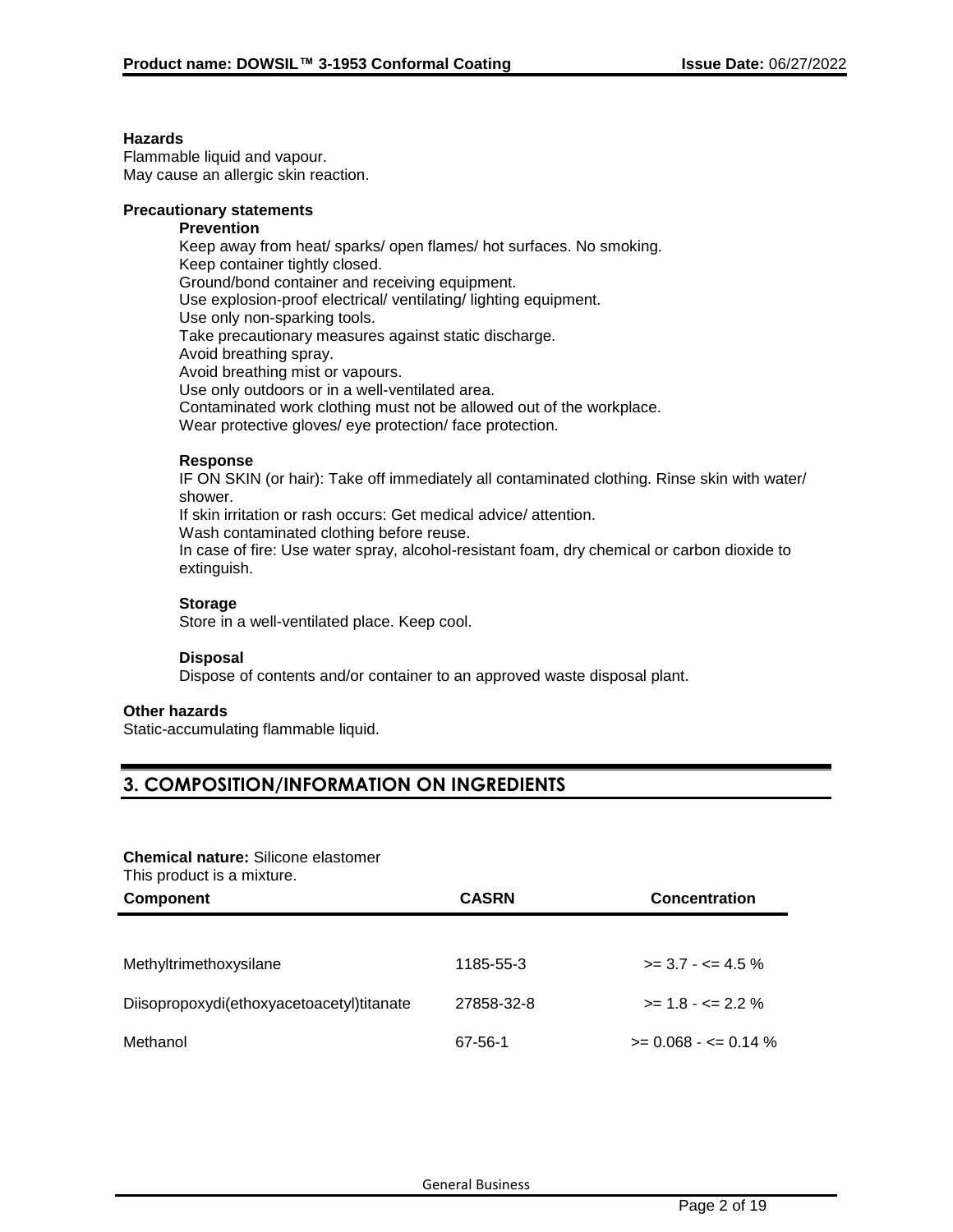## **4. FIRST AID MEASURES**

## **Description of first aid measures**

## **General advice:**

First Aid responders should pay attention to self-protection and use the recommended protective clothing (chemical resistant gloves, splash protection). If potential for exposure exists refer to Section 8 for specific personal protective equipment.

**Inhalation:** Move person to fresh air and keep comfortable for breathing; consult a physician.

**Skin contact:** Remove material from skin immediately by washing with soap and plenty of water. Remove contaminated clothing and shoes while washing. Seek medical attention if irritation or rash occurs. Wash clothing before reuse. Discard items which cannot be decontaminated, including leather articles such as shoes, belts and watchbands.

**Eye contact:** Flush eyes thoroughly with water for several minutes. Remove contact lenses after the initial 1-2 minutes and continue flushing for several additional minutes. If effects occur, consult a physician, preferably an ophthalmologist.

**Ingestion:** Rinse mouth with water. No emergency medical treatment necessary.

## **Most important symptoms and effects, both acute and delayed:**

May cause an allergic skin reaction.

## **Indication of any immediate medical attention and special treatment needed**

**Notes to physician:** No specific antidote. Treatment of exposure should be directed at the control of symptoms and the clinical condition of the patient.

## **5. FIREFIGHTING MEASURES**

### **Extinguishing media**

**Suitable extinguishing media:** Alcohol-resistant foam. Carbon dioxide (CO2). Dry chemical. Dry sand.

**Unsuitable extinguishing media:** High volume water jet. Do not use direct water stream..

#### **Special hazards arising from the substance or mixture**

**Hazardous combustion products:** Silicon oxides. Formaldehyde. Carbon oxides. Metal oxides.

**Unusual Fire and Explosion Hazards:** Flash back possible over considerable distance.. Exposure to combustion products may be a hazard to health.. Flammable concentrations of vapor can accumulate at temperatures above flash point; see Section 9.. Flammable mixtures may exist within the vapor space of containers at room temperature.. Closed containers may rupture via pressure build-up when exposed to fire or extreme heat.. Vapours may form explosive mixtures with air..

## **Advice for firefighters**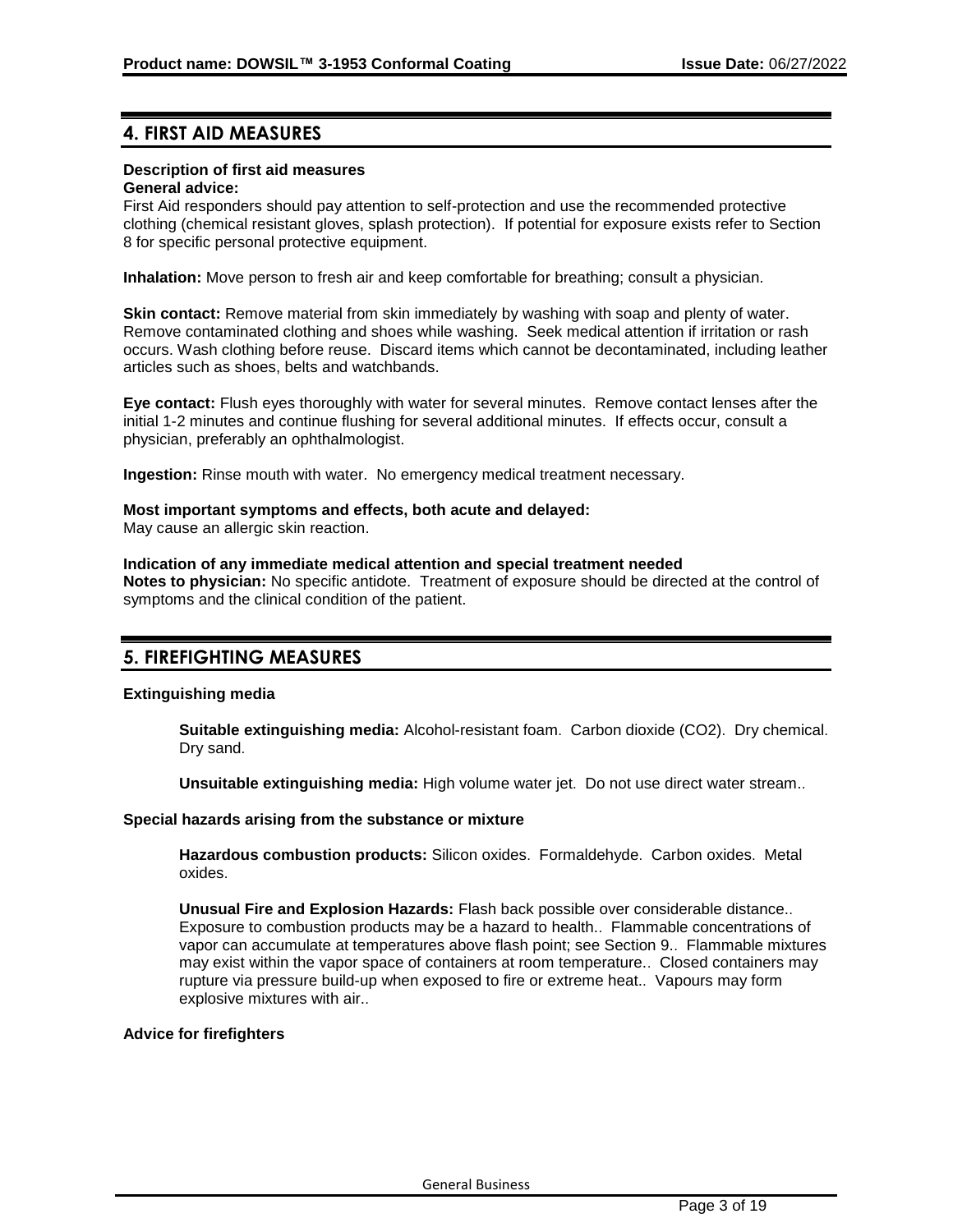**Fire Fighting Procedures:** Use water spray to cool unopened containers.. Evacuate area.. Collect contaminated fire extinguishing water separately. This must not be discharged into drains.. Fire residues and contaminated fire extinguishing water must be disposed of in accordance with local regulations.. Use water spray to cool fire exposed containers and fire affected zone until fire is out and danger of reignition has passed.. Do not use a solid water stream as it may scatter and spread fire..

Use extinguishing measures that are appropriate to local circumstances and the surrounding environment. Remove undamaged containers from fire area if it is safe to do so.

**Special protective equipment for firefighters:** In the event of fire, wear self-contained breathing apparatus.. Use personal protective equipment..

## **6. ACCIDENTAL RELEASE MEASURES**

**Personal precautions, protective equipment and emergency procedures:** Remove all sources of ignition. Use personal protective equipment. Eliminate all sources of ignition in vicinity of spill or released vapor to avoid fire or explosion. Ground and bond all containers and handling equipment. Vapor explosion hazard. Keep out of sewers. Follow safe handling advice and personal protective equipment recommendations.

**Environmental precautions:** Discharge into the environment must be avoided. Prevent further leakage or spillage if safe to do so. Prevent spreading over a wide area (e.g. by containment or oil barriers). Retain and dispose of contaminated wash water. Local authorities should be advised if significant spillages cannot be contained.

**Methods and materials for containment and cleaning up:** Non-sparking tools should be used. Soak up with inert absorbent material. Suppress (knock down) gases/vapours/mists with a water spray jet. Clean up remaining materials from spill with suitable absorbant. Local or national regulations may apply to releases and disposal of this material, as well as those materials and items employed in the cleanup of releases. You will need to determine which regulations are applicable. For large spills, provide dyking or other appropriate containment to keep material from spreading. If dyked material can be pumped, store recovered material in appropriate container. See sections: 7, 8, 11, 12 and 13.

## **7. HANDLING AND STORAGE**

**Precautions for safe handling:** Do not get on skin or clothing. Avoid inhalation of vapour or mist. Avoid contact with eyes. Do not swallow. Keep container tightly closed. Keep away from heat and sources of ignition. Take precautionary measures against static discharges. Take care to prevent spills, waste and minimize release to the environment. Non-sparking tools should be used. Handle in accordance with good industrial hygiene and safety practice. CONTAINERS MAY BE HAZARDOUS WHEN EMPTY. Since emptied containers retain product residue follow all (M)SDS and label warnings even after container is emptied.

Use with local exhaust ventilation. Use only in an area equipped with explosion proof exhaust ventilation. Ensure all equipment is electrically grounded before beginning transfer operations. This material can accumulate static charge due to its inherent physical properties and can therefore cause an electrical ignition source to vapors. In order to prevent a fire hazard, as bonding and grounding may be insufficient to remove static electricity, it isnecessary to provide an inert gas purge before beginning transfer operations. Restrict flow velocity in order to reduce the accumulation of static electricity. Ground and bond container and receiving equipment.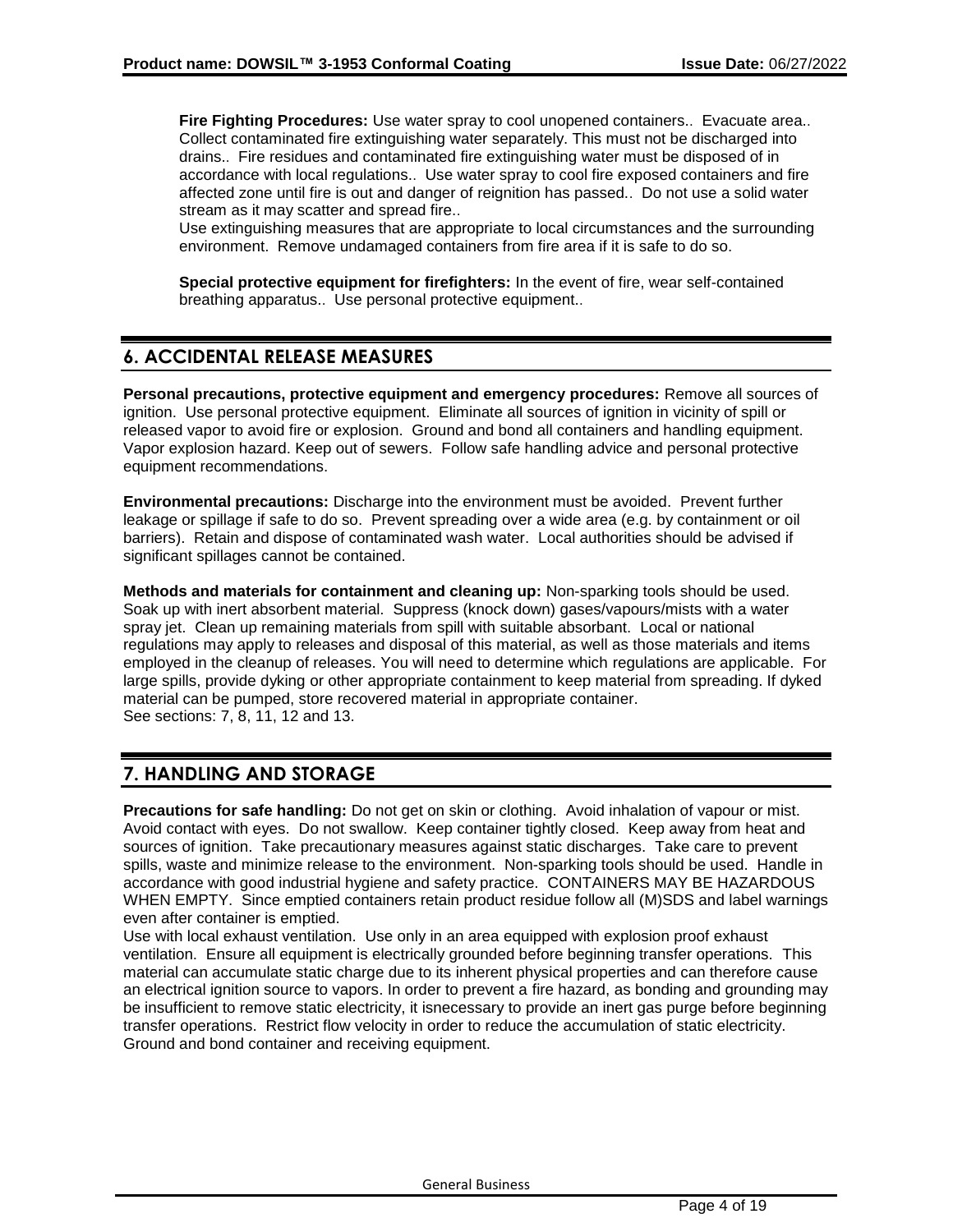**Conditions for safe storage:** Keep in properly labelled containers. Keep tightly closed. Keep in a cool, well-ventilated place. Store in accordance with the particular national regulations. Keep away from heat and sources of ignition.

Do not store with the following product types: Strong oxidizing agents. Organic peroxides. Flammable solids. Pyrophoric liquids. Pyrophoric solids. Self-heating substances and mixtures. Substances and mixtures, which in contact with water, emit flammable gases. Explosives. Gases. Unsuitable materials for containers**:** None known.

## **8. EXPOSURE CONTROLS/PERSONAL PROTECTION**

## **Control parameters**

If exposure limits exist, they are listed below. If no exposure limits are displayed, then no values are applicable.

| Component              | Regulation                                                      | <b>Type of listing</b> | Value             |
|------------------------|-----------------------------------------------------------------|------------------------|-------------------|
| Methyltrimethoxysilane | Dow IHG                                                         | TWA                    | $7.5$ ppm         |
|                        | Further information: Skin Sensitizer                            |                        |                   |
| Methanol               | ACGIH                                                           | TWA                    | 200 ppm           |
|                        | Further information: Skin: Danger of cutaneous absorption       |                        |                   |
|                        | <b>ACGIH</b>                                                    | STEL                   | 250 ppm           |
|                        | Further information: Skin: Danger of cutaneous absorption       |                        |                   |
|                        | OSHA Z-1                                                        | TWA                    | 260 mg/m3 200 ppm |
| Isopropanol            | <b>ACGIH</b>                                                    | TWA                    | 200 ppm           |
|                        | Further information: A4: Not classifiable as a human carcinogen |                        |                   |
|                        | <b>ACGIH</b>                                                    | <b>STEL</b>            | 400 ppm           |
|                        | Further information: A4: Not classifiable as a human carcinogen |                        |                   |
|                        | OSHA Z-1                                                        | TWA                    | 980 mg/m3 400 ppm |

The following substance(s), which have Occupational Exposure Limit(s) (OEL), may be formed during handling or processing:, Methanol., Isopropanol

### **Biological occupational exposure limits**

| <b>Components</b> | CAS-No. | <b>Control</b><br>parameters | <b>Biological</b><br>specimen | <b>Sampling</b><br>time                             | Permissible<br>concentration | <b>Basis</b>        |
|-------------------|---------|------------------------------|-------------------------------|-----------------------------------------------------|------------------------------|---------------------|
| Methanol          | 67-56-1 | Methanol                     | Urine                         | End of<br>shift (As                                 | $15 \text{ mg/l}$            | <b>ACGIH</b><br>BEI |
|                   |         |                              |                               | soon as<br>possible<br>after<br>exposure<br>ceases) |                              |                     |
| Isopropanol       | 67-63-0 | Acetone                      | Urine                         | End of<br>shift at<br>end of<br>workweek            | $40$ mg/l                    | <b>ACGIH</b><br>BEI |

## **Exposure controls**

**Engineering controls:** Use local exhaust ventilation, or other engineering controls to maintain airborne levels below exposure limit requirements or guidelines. If there are no applicable exposure limit requirements or guidelines, general ventilation should be sufficient for most operations. Local exhaust ventilation may be necessary for some operations.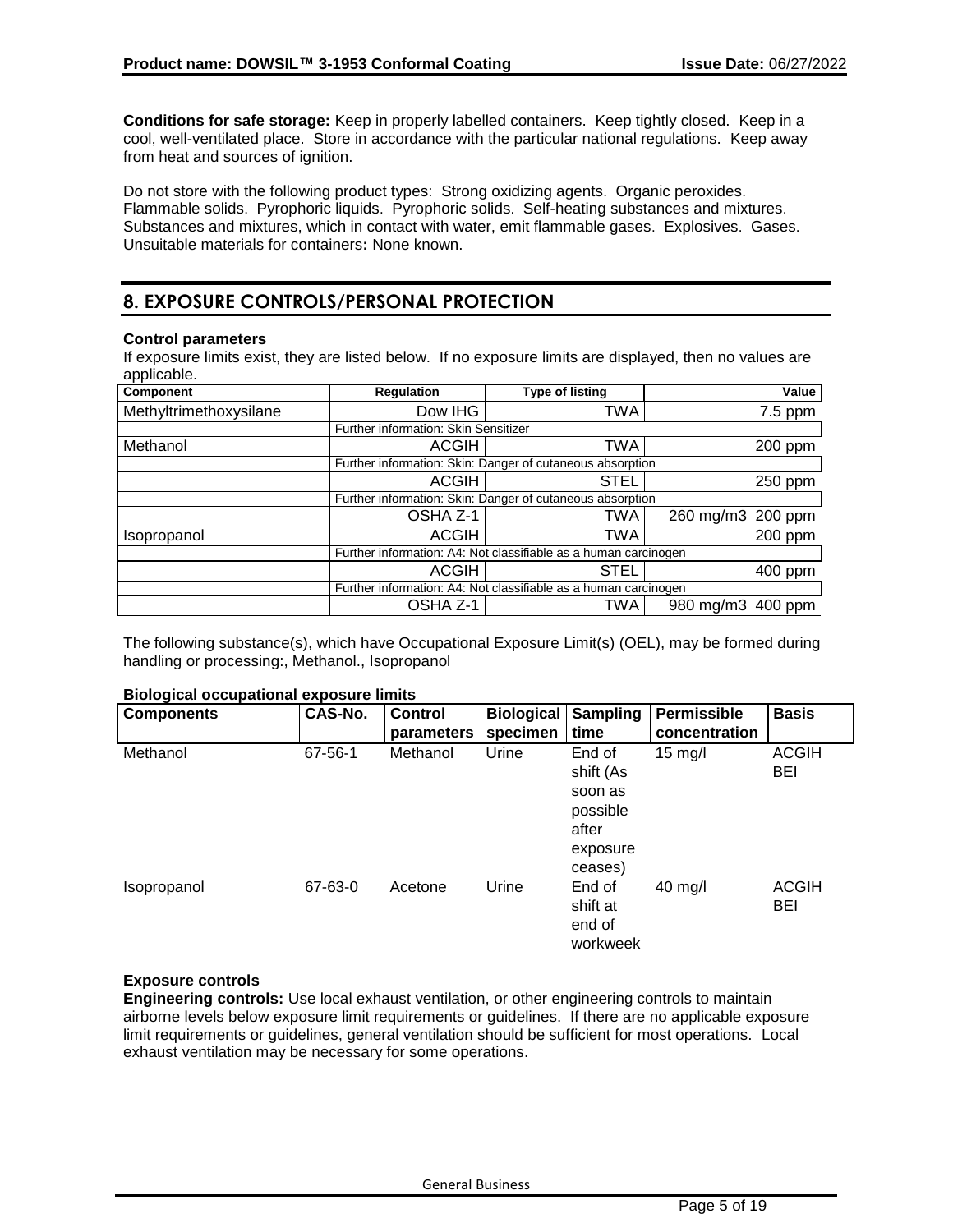## **Individual protection measures**

**Eye/face protection:** Use safety glasses (with side shields).

## **Skin protection**

**Hand protection:** Use gloves chemically resistant to this material. Examples of preferred glove barrier materials include: Butyl rubber. Natural rubber ("latex"). Neoprene. Nitrile/butadiene rubber ("nitrile" or "NBR"). Ethyl vinyl alcohol laminate ("EVAL"). Polyvinyl chloride ("PVC" or "vinyl"). NOTICE: The selection of a specific glove for a particular application and duration of use in a workplace should also take into account all relevant workplace factors such as, but not limited to: Other chemicals which may be handled, physical requirements (cut/puncture protection, dexterity, thermal protection), potential body reactions to glove materials, as well as the instructions/specifications provided by the glove supplier.

**Other protection:** Use protective clothing chemically resistant to this material. Selection of specific items such as face shield, boots, apron, or full body suit will depend on the task.

**Respiratory protection:** Respiratory protection should be worn when there is a potential to exceed the exposure limit requirements or guidelines. If there are no applicable exposure limit requirements or guidelines, use an approved respirator. When respiratory protection is required, use an approved positive-pressure self-contained breathing apparatus or positivepressure airline with auxiliary self-contained air supply.

## **9. PHYSICAL AND CHEMICAL PROPERTIES**

### **Appearance**

| liquid                                                      |
|-------------------------------------------------------------|
| Straw-coloured                                              |
| fruity                                                      |
| No data available                                           |
| Not applicable, substance/mixture is non-soluble (in water) |
| No data available                                           |
| No data available                                           |
| 64.7 °C (148.5 °F)                                          |
| Seta closed cup 35 °C (95 °F)                               |
| No data available                                           |
| Not applicable                                              |
| No data available                                           |
| No data available                                           |
| No data available                                           |
| No data available                                           |
| 0.97                                                        |
| insoluble                                                   |
| No data available                                           |
| No data available                                           |
| No data available                                           |
|                                                             |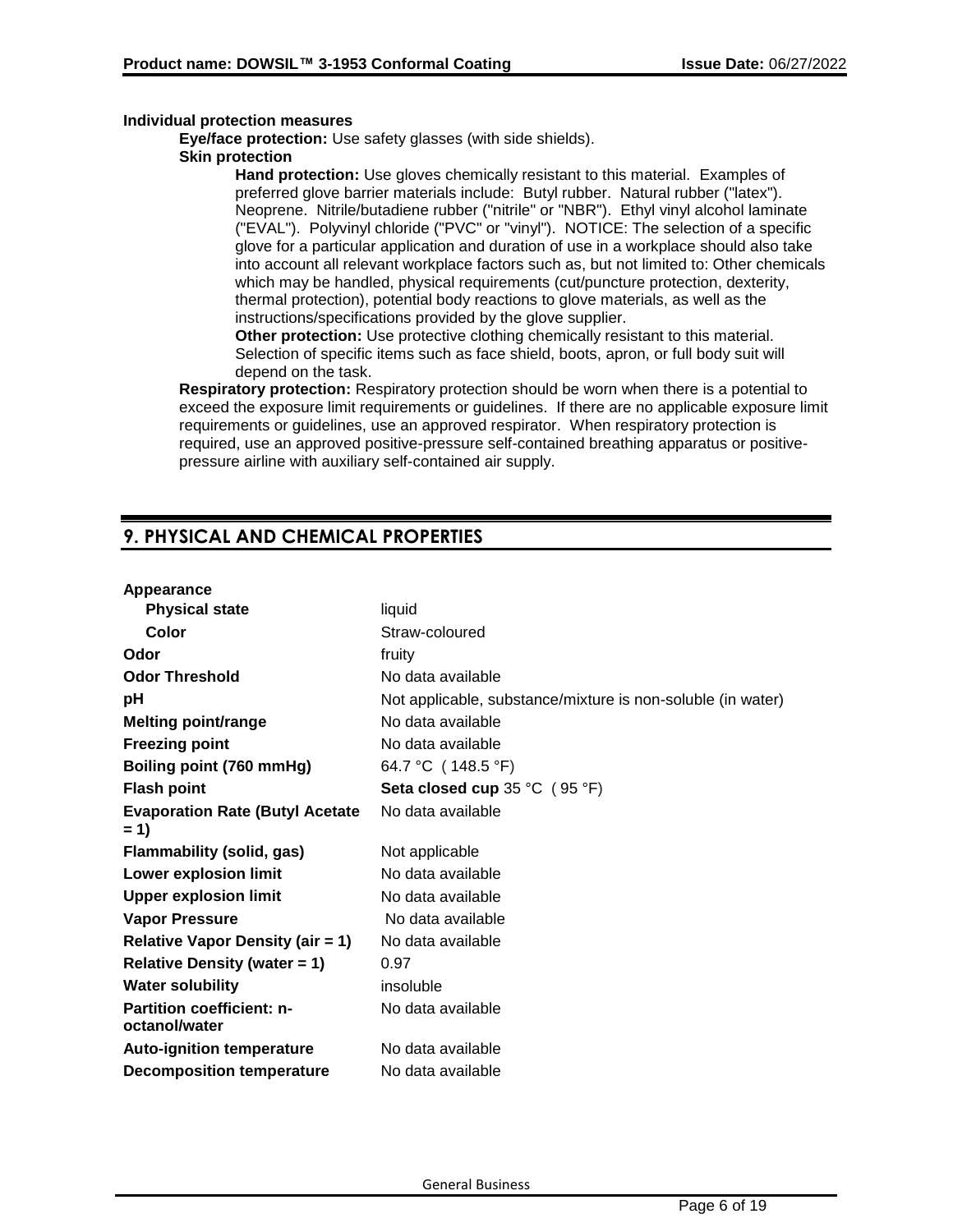| <b>Dynamic Viscosity</b>    | 400 mPa.s                                                |
|-----------------------------|----------------------------------------------------------|
| <b>Kinematic Viscosity</b>  | No data available                                        |
| <b>Explosive properties</b> | Not explosive                                            |
| <b>Oxidizing properties</b> | The substance or mixture is not classified as oxidizing. |
| <b>Molecular weight</b>     | No data available                                        |
| <b>Particle size</b>        | Not applicable                                           |

NOTE: The physical data presented above are typical values and should not be construed as a specification.

## **10. STABILITY AND REACTIVITY**

**Reactivity:** Not classified as a reactivity hazard.

**Chemical stability:** Stable under normal conditions.

**Possibility of hazardous reactions:** Can react with strong oxidizing agents. Vapours may form explosive mixture with air. Flammable liquid and vapour.

**Conditions to avoid:** Avoid static discharge. Heat, flames and sparks.

**Incompatible materials:** Avoid contact with oxidizing materials.

#### **Hazardous decomposition products:**

Decomposition products can include and are not limited to: Formaldehyde. Methanol. Isopropanol.

## **11. TOXICOLOGICAL INFORMATION**

*Toxicological information appears in this section when such data is available.*

#### **Information on likely routes of exposure**

Inhalation, Eye contact, Skin contact, Ingestion.

## **Acute toxicity (represents short term exposures with immediate effects - no chronic/delayed effects known unless otherwise noted)**

### **Acute Toxicity Endpoints:**

Not classified based on available information.

### **Acute oral toxicity**

### **Information for the Product:**

Very low toxicity if swallowed. Harmful effects not anticipated from swallowing small amounts.

As product: Single dose oral LD50 has not been determined.

Based on information for component(s): LD50, > 5,000 mg/kg Estimated.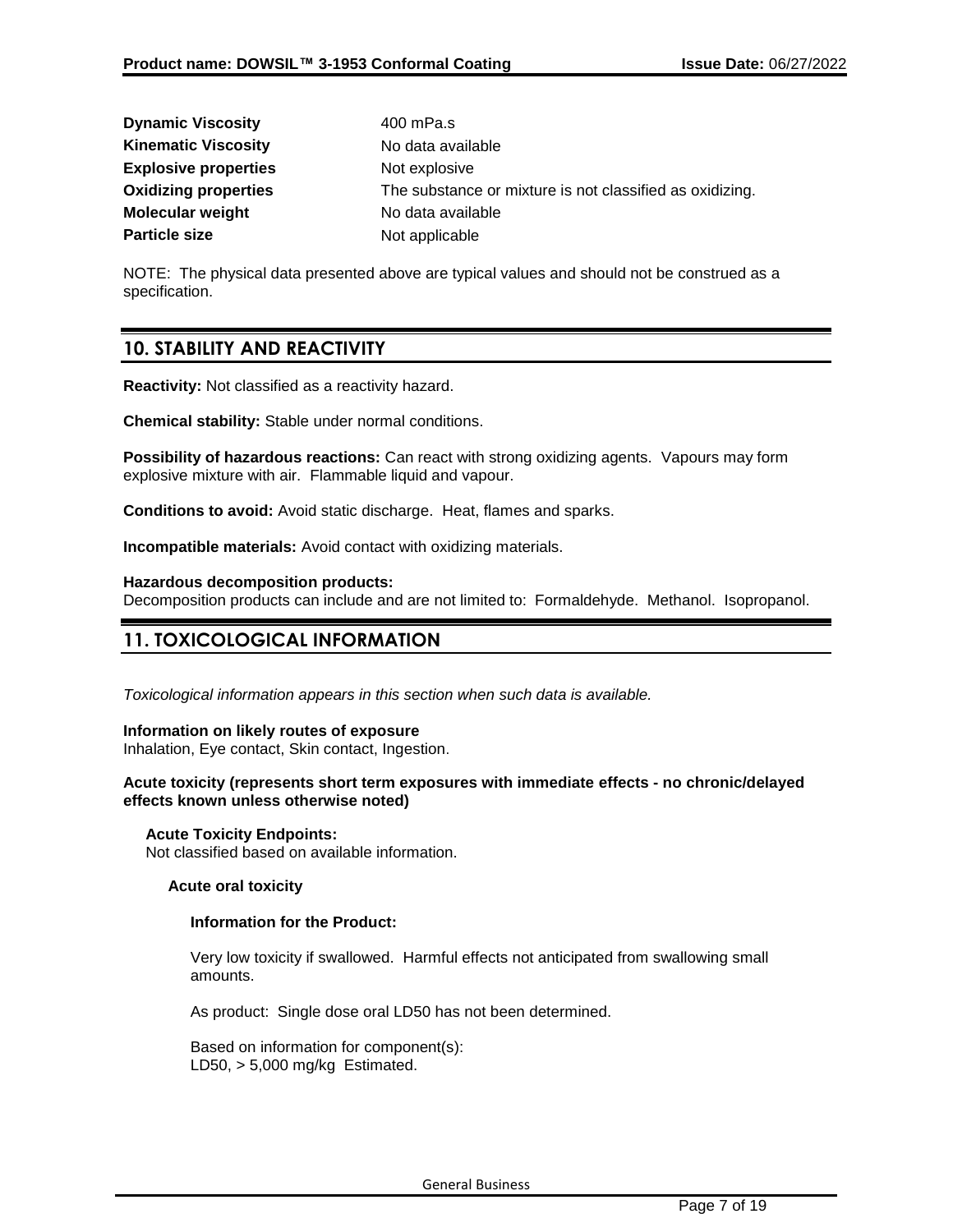### **Information for components:**

#### **Methyltrimethoxysilane**

LD50, Rat, male and female, 11,685 mg/kg

This substance may hydrolyze to release Methanol. Methanol is highly toxic to humans and may cause central nervous system effects, visual disturbances up to blindness, metabolic acidosis, and degenerative damage to other organs including liver, kidney, and heart.

#### **Diisopropoxydi(ethoxyacetoacetyl)titanate**

LD50, Rat, male, 23,020 mg/kg OECD 401 or equivalent

## **Methanol**

Methanol is highly toxic to humans and may cause central nervous system effects, visual disturbances up to blindness, metabolic acidosis, and degenerative damage to other organs including liver, kidney, and heart. Effects may be delayed. LD50, Rat, > 5,000 mg/kg

Lethal Dose, Humans, 340 mg/kg Estimated.

Lethal Dose, Humans, 29 - 237 ml Estimated.

### **Acute dermal toxicity**

#### **Information for the Product:**

Prolonged skin contact is unlikely to result in absorption of harmful amounts.

As product: The dermal LD50 has not been determined.

Based on information for component(s): LD50, > 2,000 mg/kg Estimated.

### **Information for components:**

#### **Methyltrimethoxysilane**

LD50, Rabbit, male and female, > 9,500 mg/kg OECD 402 or equivalent

This substance may hydrolyze to release Methanol. Effects of methanol are the same as observed via oral and inhalation exposure and include central nervous system (CNS) depression, visual impairment up to blindness, metabolic acidosis, with effects on organ systems such as liver, kidneys and heart, even death.

#### **Diisopropoxydi(ethoxyacetoacetyl)titanate**

For similar material(s): LD50, Rabbit, 12,870 mg/kg

### **Methanol**

Effects of methanol are the same as observed via oral and inhalation exposure and include central nervous system (CNS) depression, visual impairment up to blindness, metabolic acidosis, with effects on organ systems such as liver, kidneys and heart, even death. LD50, Rabbit, 15,800 mg/kg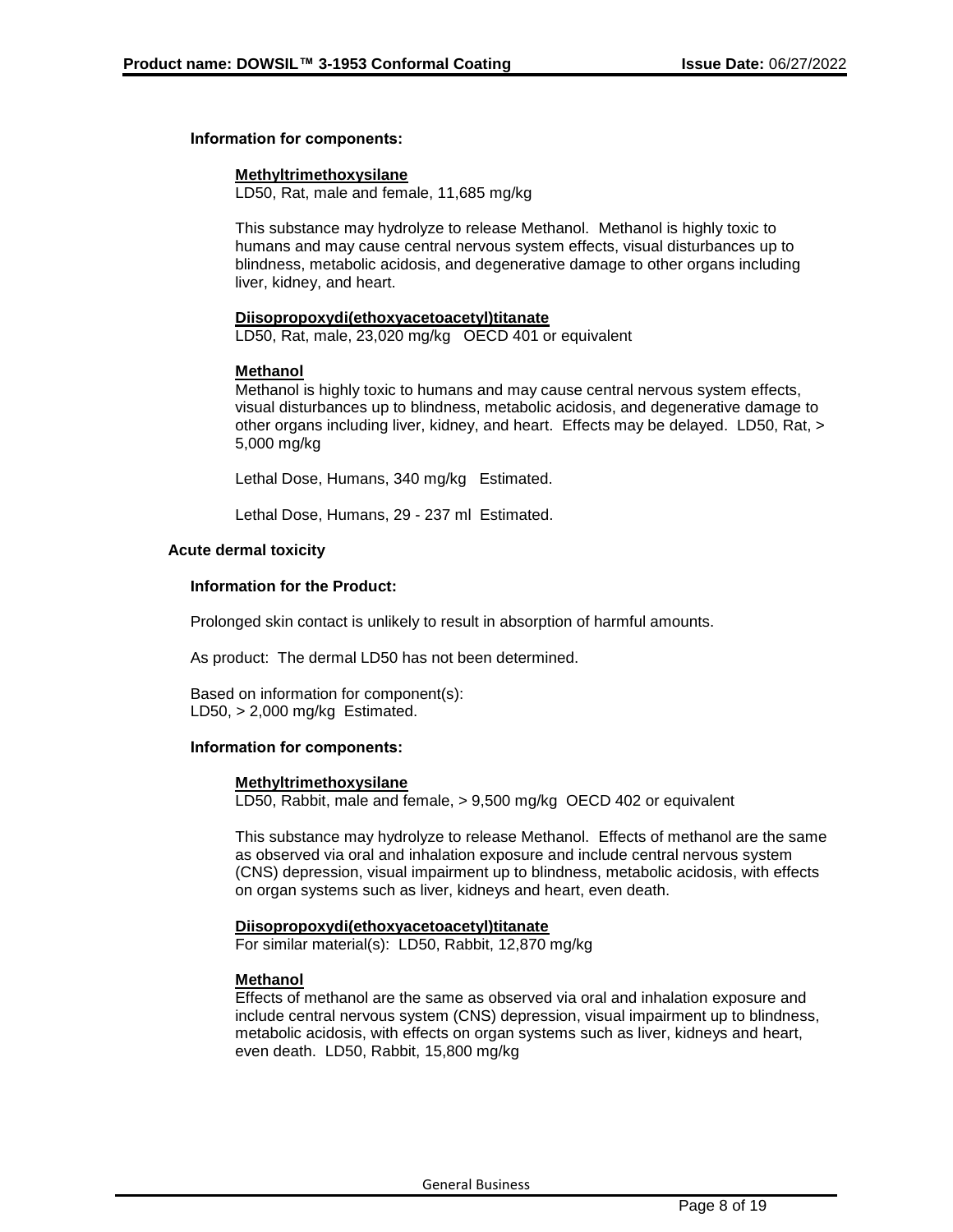## **Acute inhalation toxicity**

#### **Information for the Product:**

Brief exposure (minutes) is not likely to cause adverse effects. Vapor from heated material may cause respiratory irritation. May cause dizziness and drowsiness.

As product: The LC50 has not been determined.

#### **Information for components:**

#### **Methyltrimethoxysilane**

LC50, Rat, male and female, 6 Hour, vapour, > 7605 ppm OECD Test Guideline 403

This substance may hydrolyze to release Methanol. Inhalation of methanol may cause effects ranging from headache, narcosis and visual impairment to metabolic acidosis, blindness, and even death.

#### **Diisopropoxydi(ethoxyacetoacetyl)titanate**

For similar material(s): LC50, Rat, male and female, 4 Hour, vapour, > 198.65 mg/l No deaths occurred at this concentration.

#### **Methanol**

Easily attainable vapor concentrations may cause serious adverse effects, even death. At lower concentrations: May cause respiratory irritation and central nervous system depression. Symptoms may include headache, dizziness and drowsiness, progressing to incoordination and unconsciousness. Inhalation of methanol may cause effects ranging from headache, narcosis and visual impairment to metabolic acidosis, blindness, and even death. Effects may be delayed.

LC50, Rat, 4 Hour, vapour, 3 mg/l

#### **Skin corrosion/irritation**

Not classified based on available information.

## **Information for the Product:**

Based on information for component(s): Brief contact is essentially nonirritating to skin.

#### **Information for components:**

#### **Methyltrimethoxysilane**

Brief contact may cause slight skin irritation with local redness.

## **Diisopropoxydi(ethoxyacetoacetyl)titanate**

Brief contact is essentially nonirritating to skin.

### **Methanol**

Prolonged contact may cause slight skin irritation with local redness.

### **Serious eye damage/eye irritation**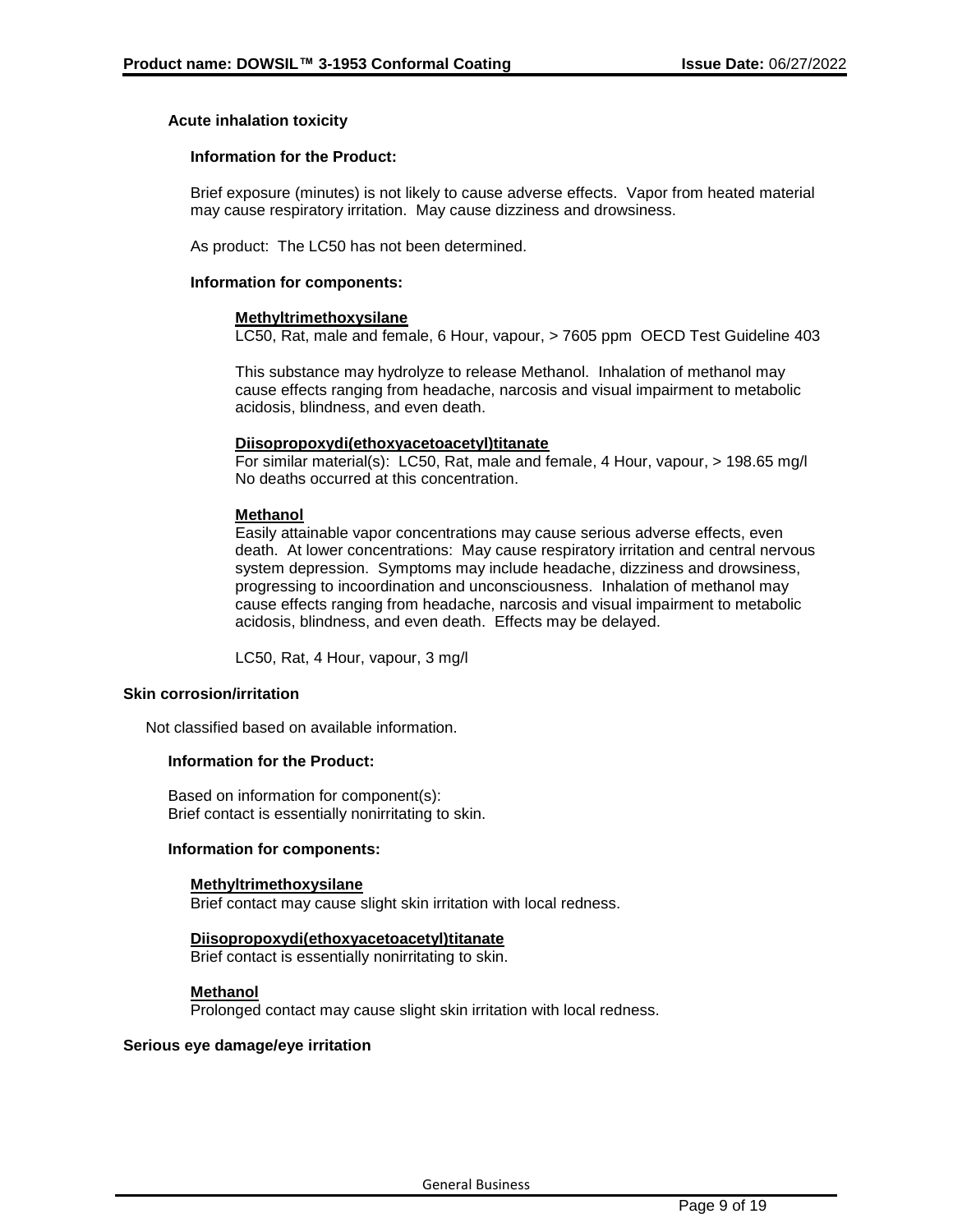Not classified based on available information.

## **Information for the Product:**

Based on information for component(s): May cause slight temporary eye irritation.

### **Information for components:**

#### **Methyltrimethoxysilane**

May cause slight temporary eye irritation. Corneal injury is unlikely.

#### **Diisopropoxydi(ethoxyacetoacetyl)titanate**

May cause moderate eye irritation. May cause corneal injury.

### **Methanol**

May cause eye irritation.

#### **Sensitization**

**For skin sensitization:** May cause an allergic skin reaction.

## **For respiratory sensitization:**

Not classified based on available information.

## **Information for the Product:**

For skin sensitization: Contains component(s) which have caused allergic skin sensitization in guinea pigs.

For respiratory sensitization: No relevant data found.

#### **Information for components:**

## **Methyltrimethoxysilane**

For skin sensitization: Did not demonstrate the potential for contact allergy in mice.

For respiratory sensitization: No relevant data found.

### **Diisopropoxydi(ethoxyacetoacetyl)titanate**

For similar material(s): Did not demonstrate the potential for contact allergy in mice.

For respiratory sensitization: No relevant data found.

### **Methanol**

For skin sensitization: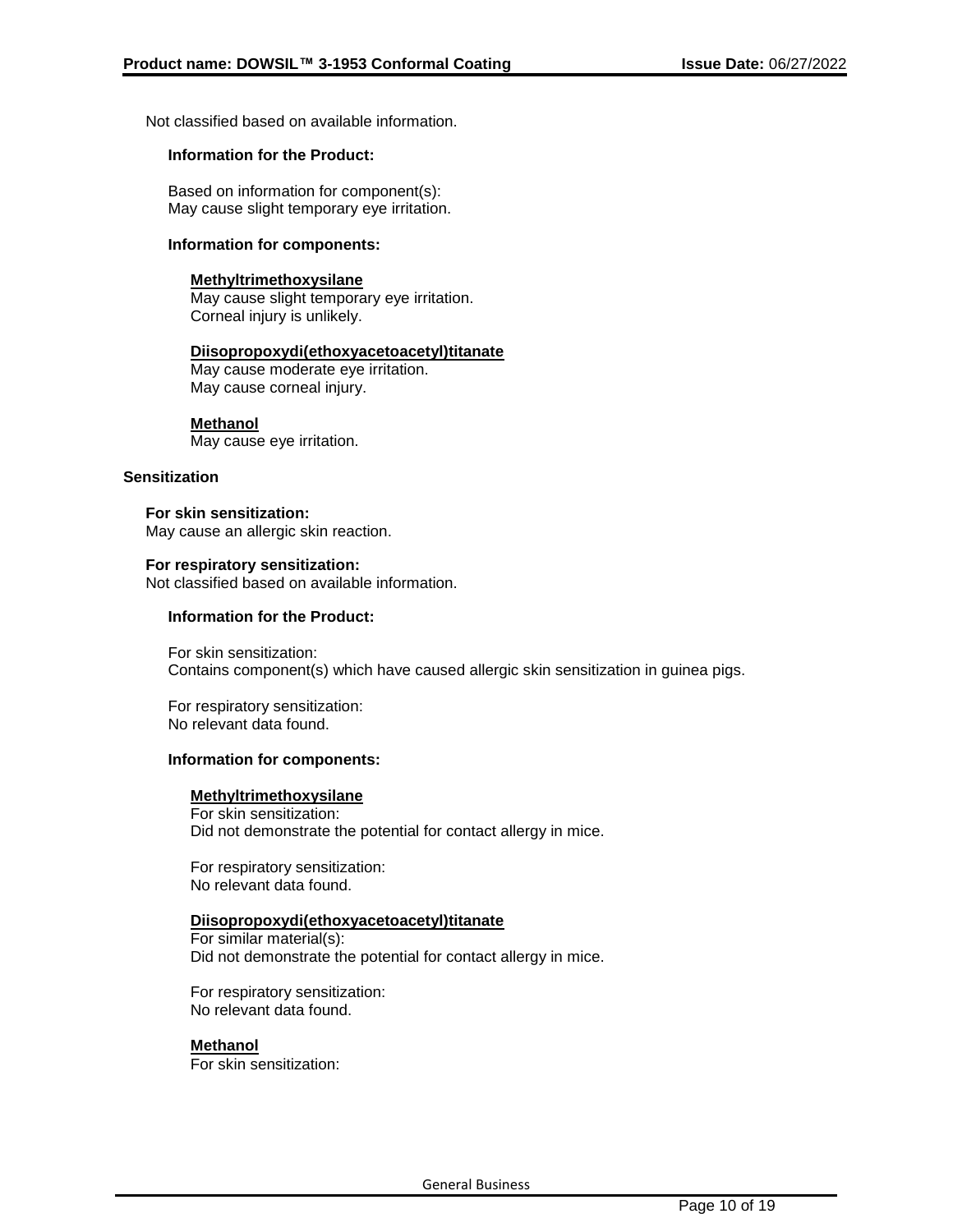No relevant data found.

For respiratory sensitization: No relevant data found.

## **Specific Target Organ Systemic Toxicity (Single Exposure)**

Not classified based on available information.

## **Information for the Product:**

Product test data not available.

#### **Information for components:**

#### **Methyltrimethoxysilane**

Evaluation of available data suggests that this material is not an STOT-SE toxicant.

#### **Diisopropoxydi(ethoxyacetoacetyl)titanate**

May cause drowsiness or dizziness. Route of Exposure: Inhalation Target Organs: Central nervous system

### **Methanol**

Causes damage to organs. Route of Exposure: Ingestion Target Organs: Eyes, Central nervous system

#### **Aspiration Hazard**

Not classified based on available information.

### **Information for the Product:**

Based on physical properties, not likely to be an aspiration hazard.

### **Information for components:**

### **Methyltrimethoxysilane**

Material is not classified as an aspiration hazard based on insufficient data, however materials with low viscosity may be aspirated into the lungs during ingestion or vomiting.

### **Diisopropoxydi(ethoxyacetoacetyl)titanate**

Based on physical properties, not likely to be an aspiration hazard.

### **Methanol**

May be harmful if swallowed and enters airways.

## **Chronic toxicity (represents longer term exposures with repeated dose resulting in chronic/delayed effects - no immediate effects known unless otherwise noted)**

### **Specific Target Organ Systemic Toxicity (Repeated Exposure)**

Not classified based on available information.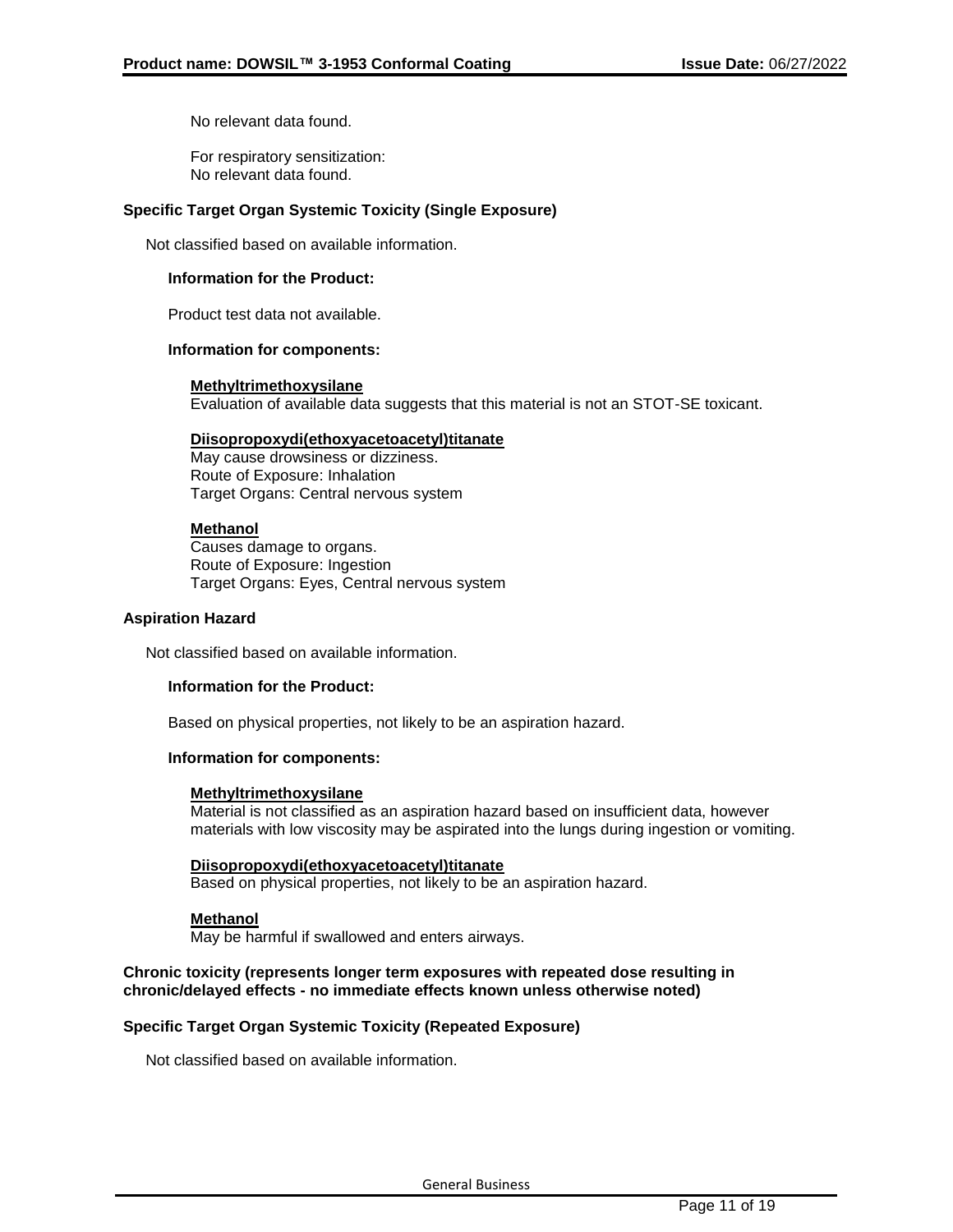## **Information for the Product:**

Product test data not available.

#### **Information for components:**

#### **Methyltrimethoxysilane**

Based on available data, repeated exposures are not anticipated to cause significant adverse effects.

#### **Diisopropoxydi(ethoxyacetoacetyl)titanate**

For similar material(s): Based on available data, repeated exposures are not anticipated to cause significant adverse effects.

#### **Methanol**

Methanol is highly toxic to humans and may cause central nervous system effects, visual disturbances up to blindness, metabolic acidosis, and degenerative damage to other organs including liver, kidney, and heart.

#### **Carcinogenicity**

Not classified based on available information.

#### **Information for the Product:**

Product test data not available.

#### **Information for components:**

#### **Methyltrimethoxysilane**

No relevant data found.

### **Diisopropoxydi(ethoxyacetoacetyl)titanate**

No relevant data found.

#### **Methanol**

Did not cause cancer in laboratory animals.

### **Teratogenicity**

Not classified based on available information.

#### **Information for the Product:**

Product test data not available.

#### **Information for components:**

#### **Methyltrimethoxysilane**

Did not cause birth defects or any other fetal effects in laboratory animals.

### **Diisopropoxydi(ethoxyacetoacetyl)titanate**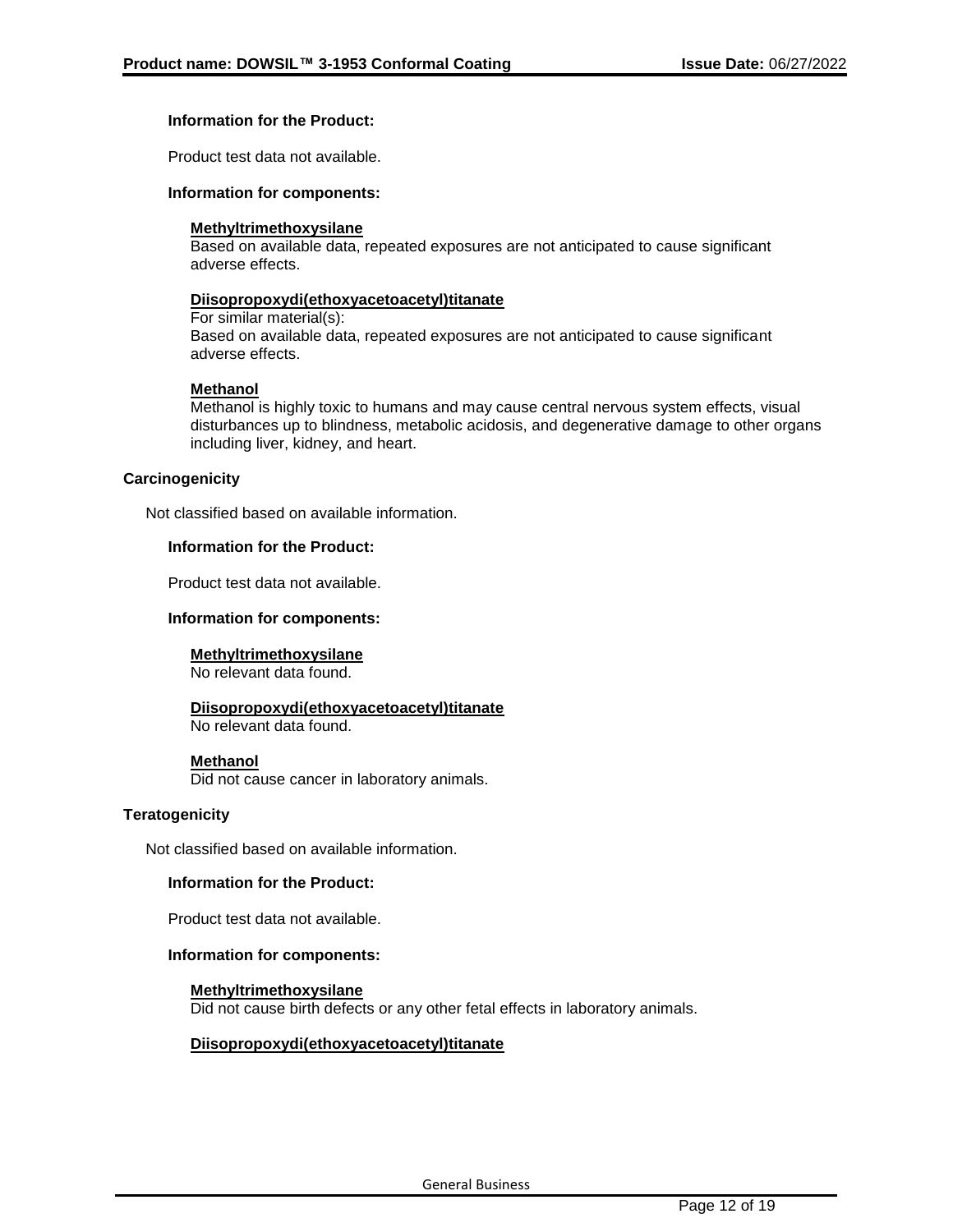For similar material(s): Did not cause birth defects or other effects in the fetus even at doses which caused toxic effects in the mother.

#### **Methanol**

Methanol has caused birth defects in mice at doses nontoxic to the mother as well as slight behavioral effects in offspring of rats.

#### **Reproductive toxicity**

Not classified based on available information.

#### **Information for the Product:**

Product test data not available.

#### **Information for components:**

#### **Methyltrimethoxysilane**

In animal studies, did not interfere with reproduction.

## **Diisopropoxydi(ethoxyacetoacetyl)titanate**

No relevant data found.

#### **Methanol**

In animal studies, did not interfere with reproduction.

### **Mutagenicity**

Not classified based on available information.

## **Information for the Product:**

Product test data not available.

### **Information for components:**

#### **Methyltrimethoxysilane**

In vitro genetic toxicity studies were negative in some cases and positive in other cases. Animal genetic toxicity studies were negative.

#### **Diisopropoxydi(ethoxyacetoacetyl)titanate**

In vitro genetic toxicity studies were negative.

### **Methanol**

In vitro genetic toxicity studies were negative. Animal genetic toxicity studies were negative in some cases and positive in other cases.

## **12. ECOLOGICAL INFORMATION**

*Ecotoxicological information appears in this section when such data is available.*

### **Toxicity**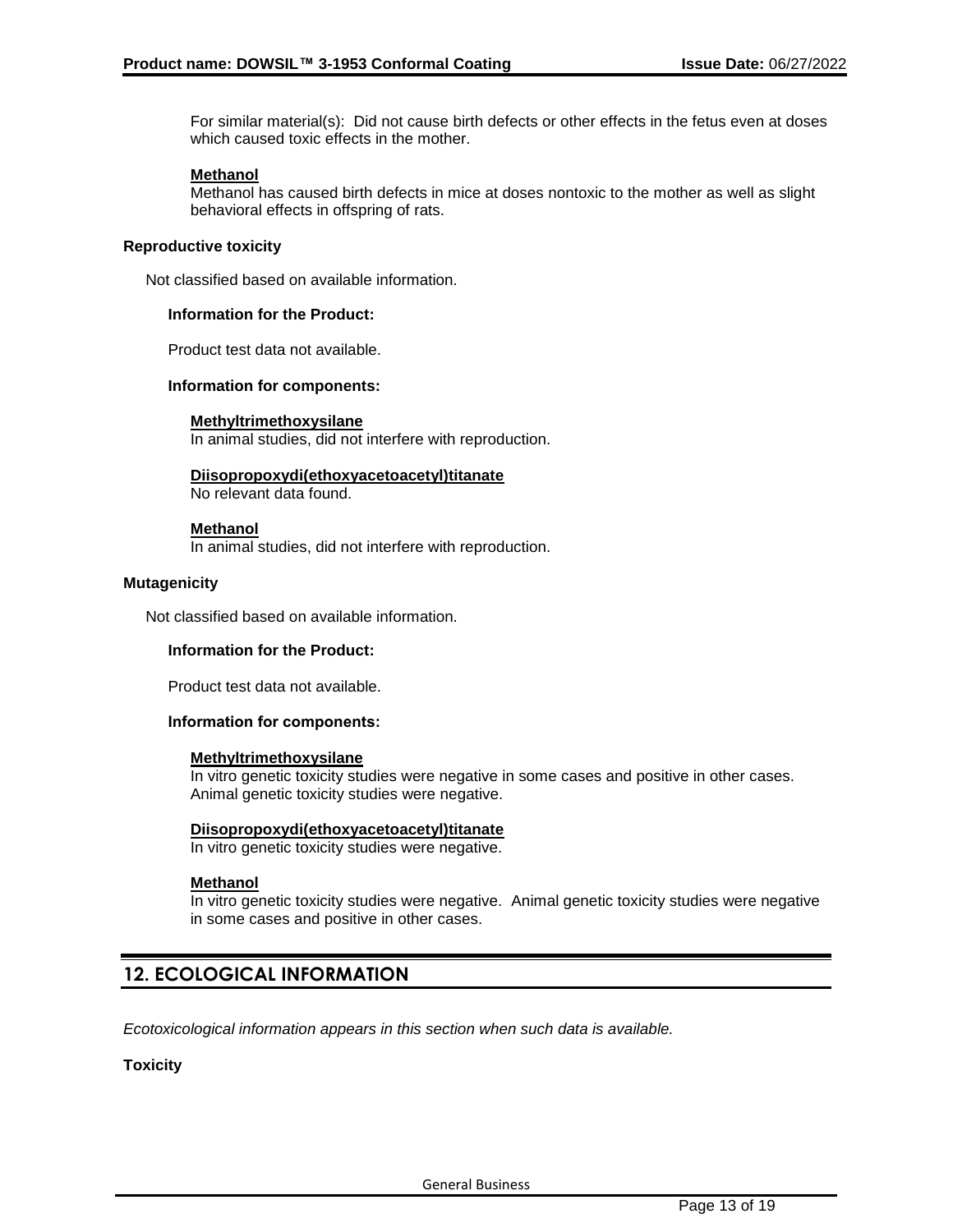### **Methyltrimethoxysilane**

#### **Acute toxicity to fish**

Material is practically non-toxic to aquatic organisms on an acute basis (LC50/EC50/EL50/LL50 >100 mg/L in the most sensitive species tested). LC50, Oncorhynchus mykiss (rainbow trout), 96 Hour, > 110 mg/l, OECD Test Guideline 203 or Equivalent

#### **Acute toxicity to aquatic invertebrates**

EC50, Daphnia magna (Water flea), flow-through test, 48 Hour, > 122 mg/l, OECD Test Guideline 202

#### **Acute toxicity to algae/aquatic plants**

No toxicity at the limit of solubility ErC50, Pseudokirchneriella subcapitata (green algae), 72 Hour, Growth rate inhibition, > 3.6 mg/l, OECD Test Guideline 201 No toxicity at the limit of solubility NOEC, Pseudokirchneriella subcapitata (green algae), 72 Hour, Growth rate inhibition, >= 3.6 mg/l, OECD Test Guideline 201

#### **Toxicity to bacteria**

EC10, activated sludge, 3 Hour, Respiration rates., > 100 mg/l, OECD Test Guideline 209

#### **Chronic toxicity to aquatic invertebrates**

NOEC, Daphnia magna (Water flea), 28 d, number of offspring, >= 10 mg/l

#### **Diisopropoxydi(ethoxyacetoacetyl)titanate**

#### **Acute toxicity to fish**

Material is practically non-toxic to aquatic organisms on an acute basis (LC50/EC50/EL50/LL50 >100 mg/L in the most sensitive species tested). LC50, Rasbora heteromorpha (Harlequin fish), static test, 96 Hour, 4,200 mg/l

#### **Acute toxicity to aquatic invertebrates**

LC50, Daphnia magna (Water flea), static test, 48 Hour, > 100 mg/l, OECD Test Guideline 202 or Equivalent

#### **Acute toxicity to algae/aquatic plants**

ErC50, Pseudokirchneriella subcapitata (green algae), static test, 72 Hour, Growth rate inhibition, > 100 mg/l, OECD Test Guideline 201 or Equivalent NOEC, Pseudokirchneriella subcapitata (green algae), static test, 72 Hour, Growth rate inhibition, 100 mg/l, OECD Test Guideline 201 or Equivalent

#### **Methanol**

#### **Acute toxicity to fish**

Material is practically non-toxic to aquatic organisms on an acute basis (LC50/EC50/EL50/LL50 >100 mg/L in the most sensitive species tested). LC50, Bluegill sunfish (Lepomis macrochirus), flow-through test, 96 Hour, 15,400 mg/l

### **Acute toxicity to aquatic invertebrates**

LC50, Daphnia magna (Water flea), 48 Hour, > 10,000 mg/l

#### **Acute toxicity to algae/aquatic plants**

ErC50, Pseudokirchneriella subcapitata (green algae), 96 Hour, Growth rate, 22,000 mg/l, OECD Test Guideline 201 or Equivalent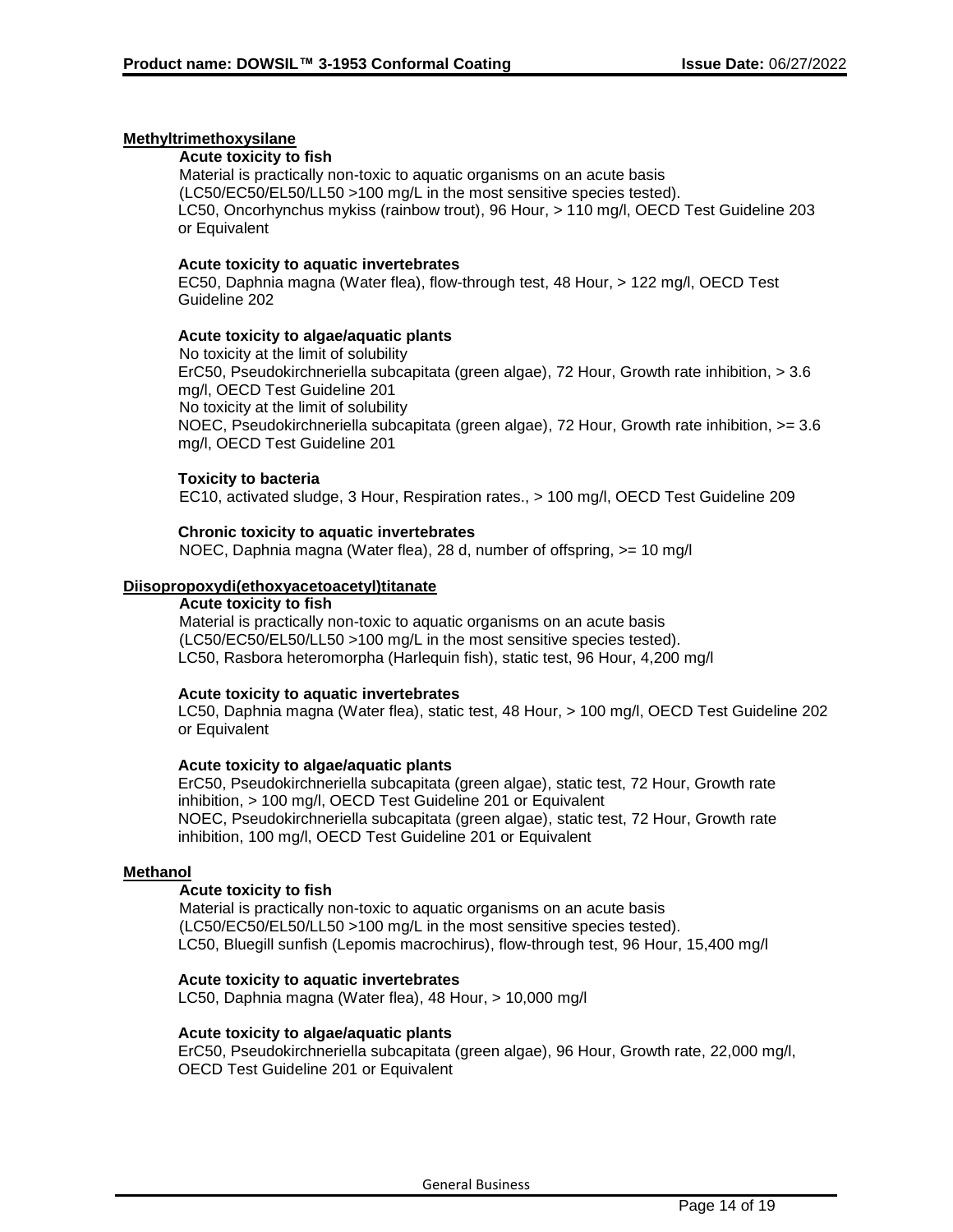## **Toxicity to bacteria**

IC50, activated sludge, 3 Hour, Respiration rates., > 1,000 mg/l, OECD Test Guideline 209

## **Chronic toxicity to fish**

NOEC, Oryzias latipes (Orange-red killifish), 200 Hour, 15,800 mg/l

### **Persistence and degradability**

## **Methyltrimethoxysilane**

**Biodegradability:** Based on stringent OECD test guidelines, this material cannot be considered as readily biodegradable; however, these results do not necessarily mean that the material is not biodegradable under environmental conditions.

**Biodegradation:** 54 % **Exposure time:** 28 d **Method:** Regulation (EC) No. 440/2008, Annex, C.4-A

### **Diisopropoxydi(ethoxyacetoacetyl)titanate**

**Biodegradability:** For similar material(s): Material is readily biodegradable. Passes OECD test(s) for ready biodegradability. 10-day Window: Pass **Biodegradation:** 66 % **Exposure time:** 28 d **Method:** OECD Test Guideline 301D

## **Methanol**

**Biodegradability:** Material is readily biodegradable. Passes OECD test(s) for ready biodegradability.

**Theoretical Oxygen Demand:** 1.50 mg/mg

**Chemical Oxygen Demand:** 1.49 mg/mg Dichromate

## **Biological oxygen demand (BOD)**

| <b>Incubation</b><br>Time | <b>BOD</b> |
|---------------------------|------------|
| 5 d                       | 72%        |
| 20d                       | 79 %       |

#### **Photodegradation**

**Test Type:** Half-life (indirect photolysis) **Sensitization:** OH radicals **Atmospheric half-life:** 8 - 18 d **Method:** Estimated.

**Bioaccumulative potential**

### **Methyltrimethoxysilane**

**Bioaccumulation:** Bioconcentration potential is low (BCF < 100 or Log Pow < 3). **Partition coefficient: n-octanol/water(log Pow):** -0.82 Estimated.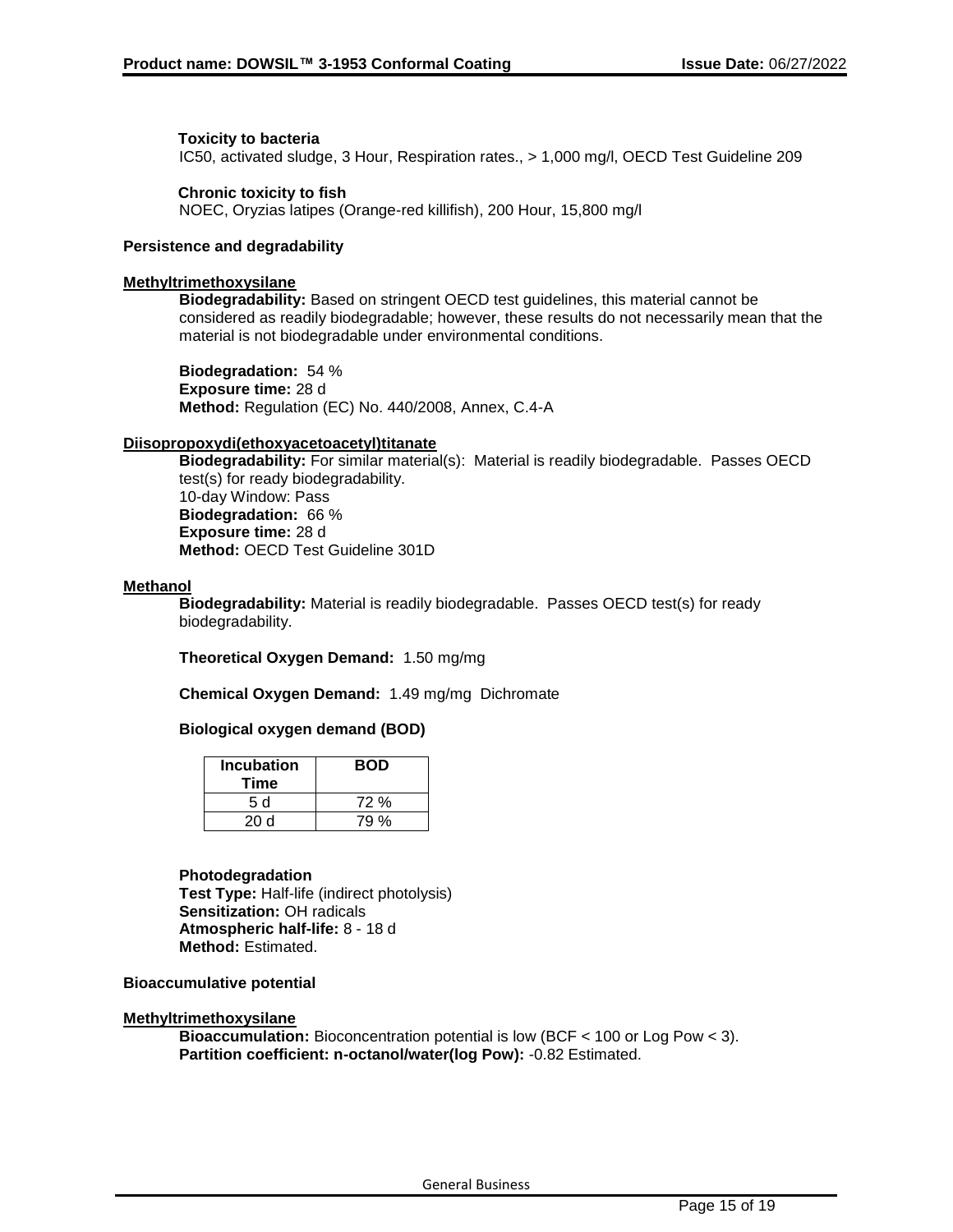## **Diisopropoxydi(ethoxyacetoacetyl)titanate**

**Bioaccumulation:** For similar material(s): Bioconcentration potential is low (BCF < 100 or Log Pow  $<$  3). **Partition coefficient: n-octanol/water(log Pow):** 0.05 **Bioconcentration factor (BCF):** 3 Fish Estimated.

### **Methanol**

**Bioaccumulation:** Bioconcentration potential is low (BCF < 100 or Log Pow < 3). **Partition coefficient: n-octanol/water(log Pow):** -0.77 Measured **Bioconcentration factor (BCF):** < 10 Leuciscus idus (Golden orfe) Measured

## **Mobility in soil**

## **Methyltrimethoxysilane**

No relevant data found.

### **Diisopropoxydi(ethoxyacetoacetyl)titanate**

For similar material(s): **Partition coefficient (Koc):** 1.53 Estimated.

## **Methanol**

**Partition coefficient (Koc):** 0.44 Estimated.

## **13. DISPOSAL CONSIDERATIONS**

**Disposal methods:** DO NOT DUMP INTO ANY SEWERS, ON THE GROUND, OR INTO ANY BODY OF WATER. All disposal practices must be in compliance with all Federal, State/Provincial and local laws and regulations. Regulations may vary in different locations. Waste characterizations and compliance with applicable laws are the responsibility solely of the waste generator. AS YOUR SUPPLIER, WE HAVE NO CONTROL OVER THE MANAGEMENT PRACTICES OR MANUFACTURING PROCESSES OF PARTIES HANDLING OR USING THIS MATERIAL. THE INFORMATION PRESENTED HERE PERTAINS ONLY TO THE PRODUCT AS SHIPPED IN ITS INTENDED CONDITION AS DESCRIBED IN MSDS SECTION: Composition Information. FOR UNUSED & UNCONTAMINATED PRODUCT, the preferred options include sending to a licensed, permitted: Incinerator or other thermal destruction device. For additional information, refer to: Handling & Storage Information, MSDS Section 7 Stability & Reactivity Information, MSDS Section10 Regulatory Information, MSDS Section 15

**Treatment and disposal methods of used packaging:** Empty containers should be recycled or otherwise disposed of by an approved waste management facility. Waste characterizations and compliance with applicable laws are the responsibility solely of the waste generator. Do not re-use containers for any purpose.

## **14. TRANSPORT INFORMATION**

**DOT**

**Proper shipping name** Coating solution **UN number** UN 1139 **Class** 3 **Packing group III**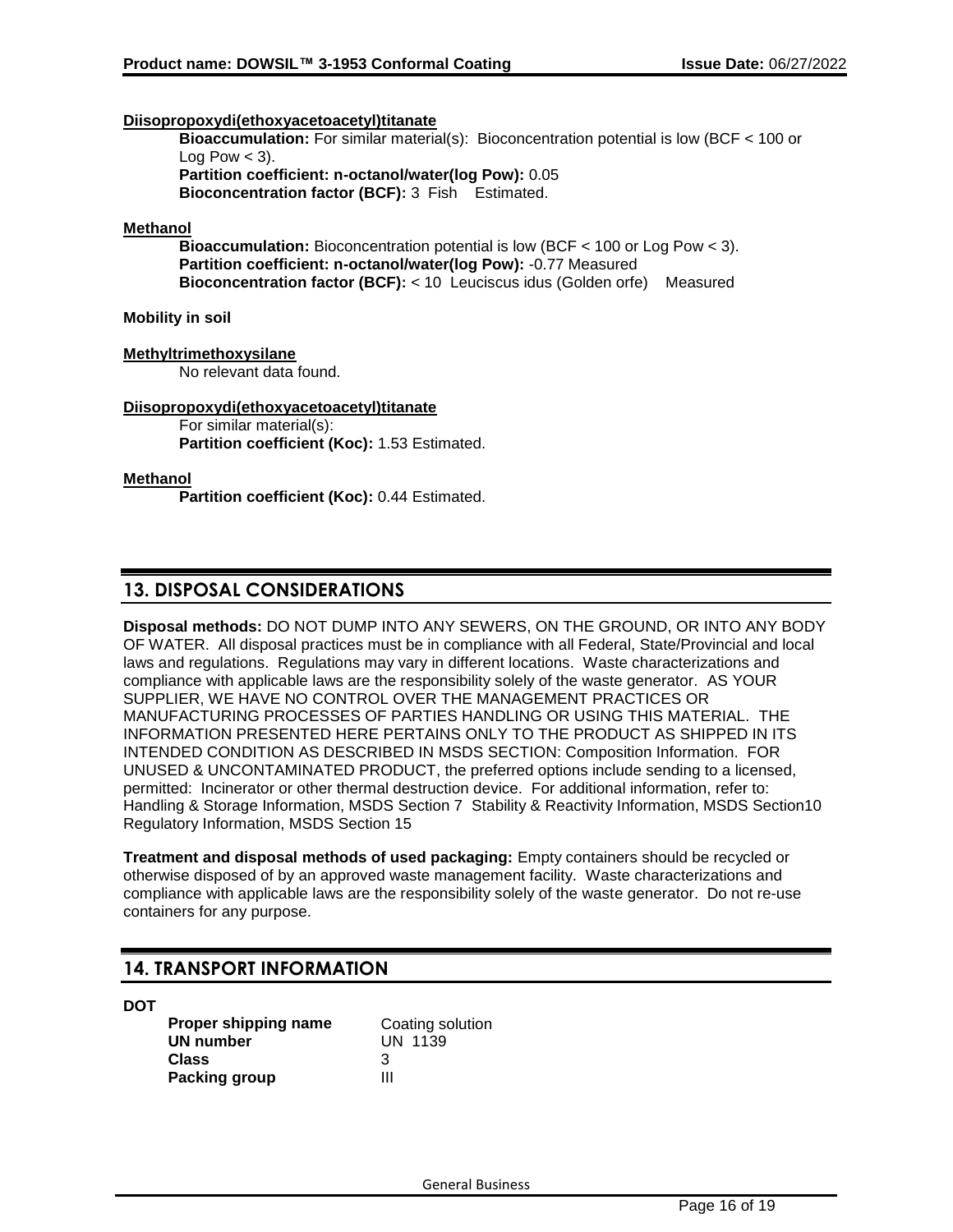| <b>Classification for SEA transport (IMO-IMDG):</b>  |                                                        |
|------------------------------------------------------|--------------------------------------------------------|
| Proper shipping name                                 | <b>COATING SOLUTION</b>                                |
| <b>UN number</b>                                     | UN 1139                                                |
| <b>Class</b>                                         | 3                                                      |
| <b>Packing group</b>                                 | Ш                                                      |
| <b>Marine pollutant</b>                              | No                                                     |
| <b>Transport in bulk</b>                             | Consult IMO regulations before transporting ocean bulk |
| according to Annex I or II                           |                                                        |
| of MARPOL 73/78 and the                              |                                                        |
| <b>IBC or IGC Code</b>                               |                                                        |
| <b>Classification for AIR transport (IATA/ICAO):</b> |                                                        |
| Proper shipping name                                 | Coating solution                                       |
| <b>UN number</b>                                     | <b>UN 1139</b>                                         |
| <b>Class</b>                                         | 3                                                      |
| Packing group                                        | Ш                                                      |
|                                                      |                                                        |

This information is not intended to convey all specific regulatory or operational requirements/information relating to this product. Transportation classifications may vary by container volume and may be influenced by regional or country variations in regulations. Additional transportation system information can be obtained through an authorized sales or customer service representative. It is the responsibility of the transporting organization to follow all applicable laws, regulations and rules relating to the transportation of the material.

## **15. REGULATORY INFORMATION**

## **Superfund Amendments and Reauthorization Act of 1986 Title III (Emergency Planning and Community Right-to-Know Act of 1986) Sections 311 and 312**

Flammable (gases, aerosols, liquids, or solids) Hazard not otherwise classified (physical hazards) Respiratory or skin sensitisation

### **Superfund Amendments and Reauthorization Act of 1986 Title III (Emergency Planning and Community Right-to-Know Act of 1986) Section 313**

This material does not contain any chemical components with known CAS numbers that exceed the threshold (De Minimis) reporting levels established by SARA Title III, Section 313.

## **Pennsylvania Right To Know**

The following chemicals are listed because of the additional requirements of Pennsylvania law:

| <b>Components</b>                                 | <b>CASRN</b> |
|---------------------------------------------------|--------------|
| Dimethyl siloxane, trimethoxysilyl-terminated     | 2476425-14-4 |
| Dimethyl Siloxane, Dimethylvinylsiloxy-terminated | 68083-19-2   |
| Methyltrimethoxysilane                            | 1185-55-3    |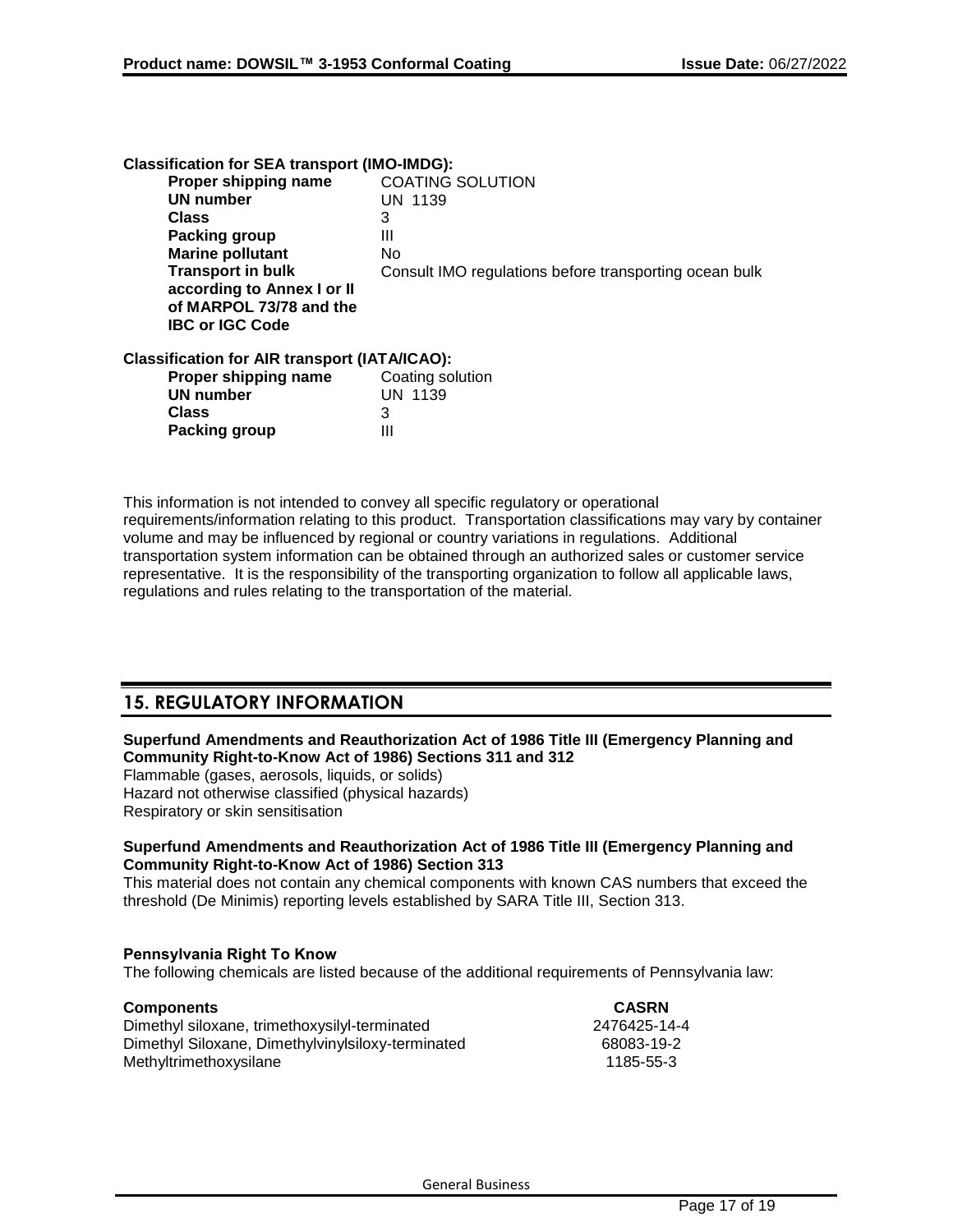## **California Prop. 65**

WARNING: This product can expose you to chemicals including Methanol, which is/are known to the State of California to cause birth defects or other reproductive harm. For more information go to www.P65Warnings.ca.gov.

## **United States TSCA Inventory (TSCA)**

All components of this product are in compliance with the inventory listing requirements of the U.S. Toxic Substances Control Act (TSCA) Chemical Substance Inventory.

## **16. OTHER INFORMATION**

## **Hazard Rating System**

#### **NFPA**

| <b>Health</b> | <b>Flammability</b> | <b>Instability</b>        |
|---------------|---------------------|---------------------------|
|               |                     |                           |
| <b>HMIS</b>   |                     |                           |
| <b>Health</b> | <b>Flammability</b> | <b>Physical</b><br>Hazard |
|               |                     |                           |

### **Revision**

Identification Number: 4007531 / A713 / Issue Date: 06/27/2022 / Version: 9.0 Most recent revision(s) are noted by the bold, double bars in left-hand margin throughout this document.

### **Legend**

| <b>ACGIH</b>     | USA. ACGIH Threshold Limit Values (TLV)                             |
|------------------|---------------------------------------------------------------------|
| <b>ACGIH BEI</b> | ACGIH - Biological Exposure Indices (BEI)                           |
| Dow IHG          | Dow Industrial Hygiene Guideline                                    |
| l OSHA Z-1       | USA. Occupational Exposure Limits (OSHA) - Table Z-1 Limits for Air |
|                  | Contaminants                                                        |
| <b>STEL</b>      | Short-term exposure limit                                           |
| <b>TWA</b>       | Time weighted average                                               |

### **Full text of other abbreviations**

AIIC - Australian Inventory of Industrial Chemicals; ASTM - American Society for the Testing of Materials; bw - Body weight; CERCLA - Comprehensive Environmental Response, Compensation, and Liability Act; CMR - Carcinogen, Mutagen or Reproductive Toxicant; DIN - Standard of the German Institute for Standardisation; DOT - Department of Transportation; DSL - Domestic Substances List (Canada); ECx - Concentration associated with x% response; EHS - Extremely Hazardous Substance; ELx - Loading rate associated with x% response; EmS - Emergency Schedule; ENCS - Existing and New Chemical Substances (Japan); ErCx - Concentration associated with x% growth rate response; ERG - Emergency Response Guide; GHS - Globally Harmonized System; GLP - Good Laboratory Practice; HMIS - Hazardous Materials Identification System; IARC - International Agency for Research on Cancer; IATA - International Air Transport Association; IBC - International Code for the Construction and Equipment of Ships carrying Dangerous Chemicals in Bulk; IC50 - Half maximal inhibitory concentration; ICAO - International Civil Aviation Organization; IECSC - Inventory of Existing Chemical Substances in China; IMDG - International Maritime Dangerous Goods; IMO - International Maritime Organization; ISHL - Industrial Safety and Health Law (Japan); ISO - International Organisation for Standardization; KECI - Korea Existing Chemicals Inventory; LC50 -